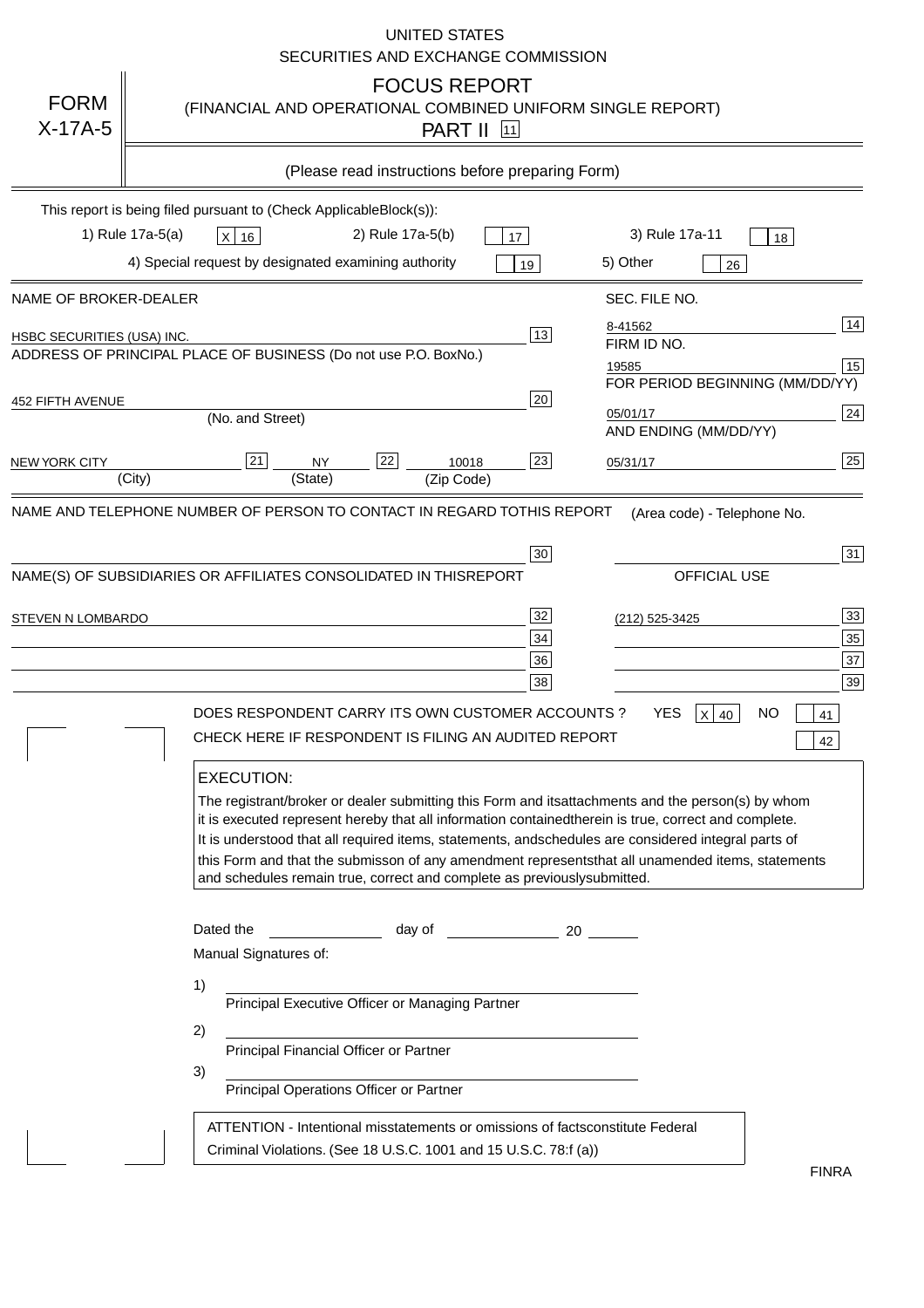BROKER OR DEALER

HSBC SECURITIES (USA) INC.

05/31/17

as of

# STATEMENT OF SEGREGATION REQUIREMENTS AND FUNDS IN SEGREGATION FOR CUSTOMERS TRADING ON U.S. COMMODITY EXCHANGES

| SEGREGATION REQUIREMENTS (Section 4d(2) of the CEAct)                                          |                    |                    |          |
|------------------------------------------------------------------------------------------------|--------------------|--------------------|----------|
| 1. Net ledger balance                                                                          |                    |                    |          |
| A. Cash                                                                                        | \$                 | 141,568,947 7010   |          |
| B. Securities (at market)                                                                      |                    | 874,835,018 7020   |          |
| 2. Net unrealized profit (loss) in open futures contracts<br>traded on a contract market       |                    | 216,291,021 7030   |          |
| 3. Exchange traded options                                                                     |                    |                    |          |
| A. Add market value of open option contracts purchased on a<br>contract market                 |                    | 34,361,540 7032    |          |
| B. Deduct market value of open option contracts granted (sold)<br>on a contract market         |                    | 19,292,638) 7033   |          |
| 4. Net equity (deficit) (add lines 1, 2, and 3)                                                |                    | 1,247,763,888 7040 |          |
| 5. Accounts liquidating to a deficit and accounts with debit<br>balances                       |                    |                    |          |
| - gross amount                                                                                 | 2,769,409<br>7045  |                    |          |
|                                                                                                |                    |                    |          |
| Less: amount offset by customer owned securities                                               | $2,452,754$ ) 7047 | 316,655 7050       |          |
| 6. Amount required to be segregated (add lines 4 and 5)                                        | \$                 | 1,248,080,543 7060 |          |
|                                                                                                |                    |                    |          |
| FUNDS IN SEGREGATED ACCOUNTS                                                                   |                    |                    |          |
| 7. Deposited in segregated funds bank accounts                                                 |                    |                    |          |
| A. Cash                                                                                        |                    | 28,672,462         | 7070     |
| B. Securities representing investments of customers' funds<br>(at market)                      |                    | $\Omega$           | 7080     |
| C. Securities held for particular customers or option customers<br>in lieu of cash (at market) |                    | 178,339,739        | 7090     |
| 8. Margins on deposit with derivatives clearing organizations<br>of contract markets           |                    |                    |          |
| A. Cash                                                                                        | \$                 | 392,098,732 7100   |          |
| B. Securities representing investments of customers' funds<br>(at market)                      |                    | 8,734 7110         |          |
| C. Securities held for particular customers or option customers<br>in lieu of cash (at market) |                    | 696,495,279 7120   |          |
| 9. Net settlement from (to) derivatives clearing organizations<br>of contract markets          |                    | 17,131,010 7130    |          |
| 10. Exchange traded options                                                                    |                    |                    |          |
| A. Value of open long option contracts                                                         |                    | 34,361,540 7132    |          |
| B. Value of open short option contracts                                                        |                    | 19,292,638 7133    |          |
| 11. Net equities with other FCMs                                                               |                    |                    |          |
| A. Net liquidating equity                                                                      |                    | 5,889,611          | 7140     |
| B. Securities representing investments of customers' funds<br>(at market)                      |                    |                    | 7160     |
| C. Securities held for particular customers or option customers<br>in lieu of cash (at market) |                    |                    | 7170     |
| 12. Segregated funds on hand (describe:                                                        |                    |                    | $0$ 7150 |
| 13. Total amount in segregation (add lines 7 through 12)                                       |                    | 1,333,704,469 7180 |          |
| 14. Excess (deficiency) funds in segregation (subtract line 6<br>from line 13)                 | S                  | 85,623,926 7190    |          |
| 15. Management Target Amount for Excess funds in segregation                                   | S                  | 70,000,000 7194    |          |
| 16. Excess (deficiency) funds in segregation over (under) Management Target Amount Excess      | \$                 | 15,623,926 7198    |          |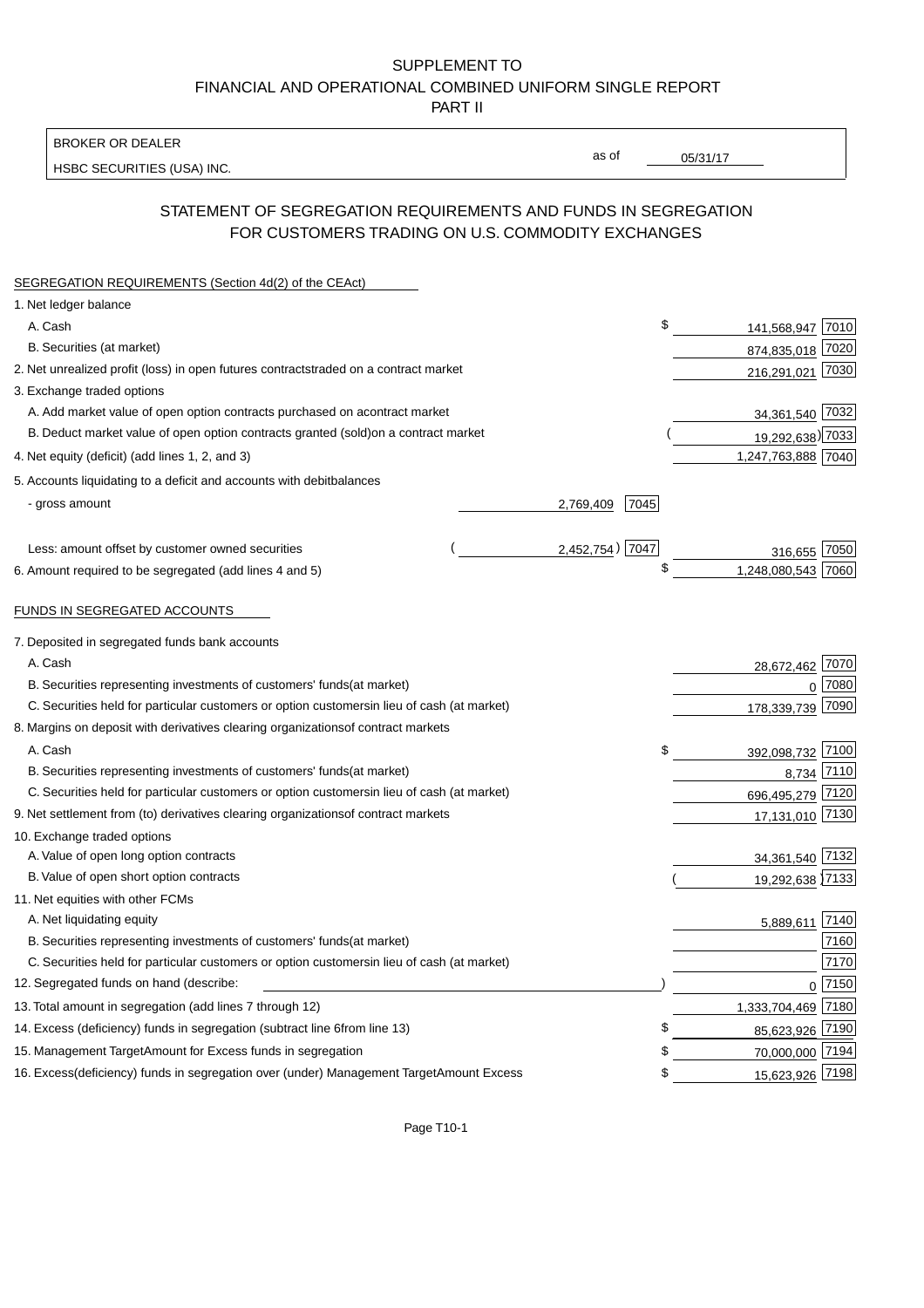PART II

|                                                                                      | .  |                  |                                                                                                                               |
|--------------------------------------------------------------------------------------|----|------------------|-------------------------------------------------------------------------------------------------------------------------------|
| <b>BROKER OR DEALER</b>                                                              |    |                  |                                                                                                                               |
| HSBC SECURITIES (USA) INC.                                                           |    |                  |                                                                                                                               |
|                                                                                      |    |                  |                                                                                                                               |
| 1. Amount required to be segregated in accordance<br>with Commission regulation 32.6 |    | \$               | 7200<br>0                                                                                                                     |
| 2. Funds in segregated accounts                                                      |    |                  |                                                                                                                               |
| A. Cash                                                                              | \$ | 7210<br>0        |                                                                                                                               |
| B. Securities (at market)<br>C. Total                                                |    | 7220<br>$\Omega$ | 7230<br>U                                                                                                                     |
| 3. Excess (deficiency) funds in segregation                                          |    |                  |                                                                                                                               |
| (subtract line 2.C from line 1)                                                      |    |                  | 0 7240                                                                                                                        |
|                                                                                      |    |                  | as of<br>05/31/17<br>STATEMENT OF SEGREGATION REQUIREMENTS AND FUNDS IN SEGREGATION<br>FOR CUSTOMERS' DEALER OPTIONS ACCOUNTS |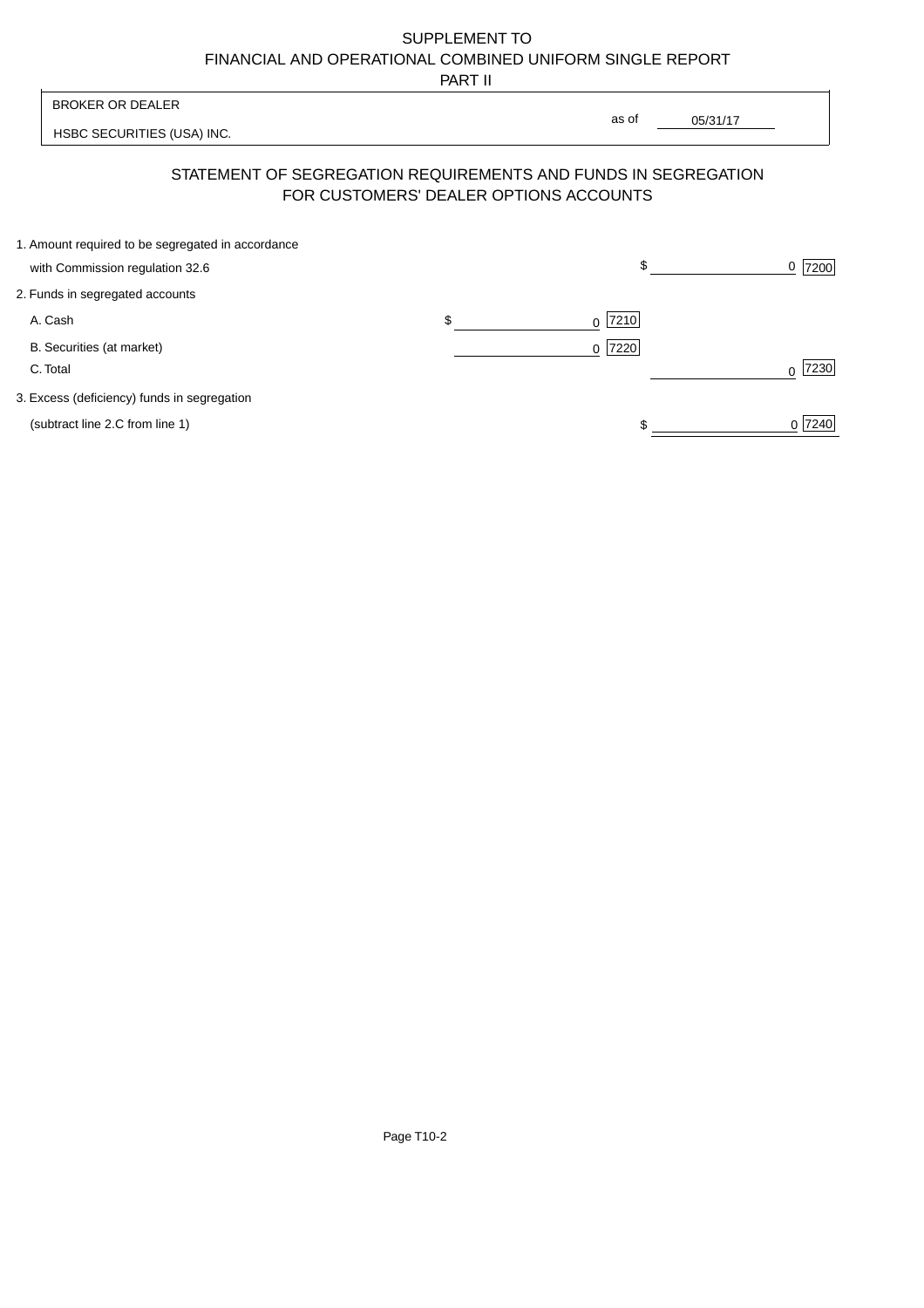PART II

HSBC SECURITIES (USA) INC. The state of the second second in the second second second second second second second second second second second second second second second second second second second second second second sec BROKER OR DEALER

as of

## STATEMENT OF SECURED AMOUNTS AND FUNDS HELD IN SEPARATE ACCOUNTS PURSUANT TO COMMISSION REGULATION 30.7

#### FOREIGN FUTURES AND FOREIGN OPTIONS SECURED AMOUNTS

| regulation of a foreign government<br>Amount required to be set aside pursuant to law, rule or<br>or a rule of a self-regulatory organization authorized<br>thereunder                       |                                   |                 | \$<br>0                   | 7305         |
|----------------------------------------------------------------------------------------------------------------------------------------------------------------------------------------------|-----------------------------------|-----------------|---------------------------|--------------|
| 1. Net ledger balance - Foreign Futures and Foreign Option Trading - All Customers<br>A. Cash                                                                                                |                                   |                 | \$<br>80,369,115          | 7315         |
| <b>B.</b> Securities<br>(at market)<br>2. Net unrealized profit (loss) in open futures contracts traded on a foreign                                                                         | board of trade                    |                 | 80,491,147<br>(5,591,455) | 7317<br>7325 |
| 3. Exchange traded options<br>A. Market value of open option contracts purchased on a foreign board of trade<br>B. Market value of open contracts granted (sold) on a foreign board of trade |                                   |                 | 0<br><sup>0</sup>         | 7335<br>7337 |
| 4. Net equity (deficit) (add lines 1.2. and 3.)                                                                                                                                              |                                   |                 | \$<br>155,268,807         | 7345         |
| 5. Accounts liquidating to a deficit and accounts with<br>debit balances - gross<br>amount                                                                                                   | \$.                               | 7351<br>118,142 |                           |              |
| Less: amount offset by customer owned securities                                                                                                                                             |                                   | 116,864) 7352   | 1,278                     | 7354         |
| 6. Amount required to be set aside as the secured amount - Net Liquidating                                                                                                                   | Equity Method (add lines 4 and 5) |                 | \$<br>155,270,085         | 7355         |
| 7. Greater of amount required to be set aside pursuant to foreign jurisdiction (above) or                                                                                                    | line 6.                           |                 | \$<br>155,270,085         | 7360         |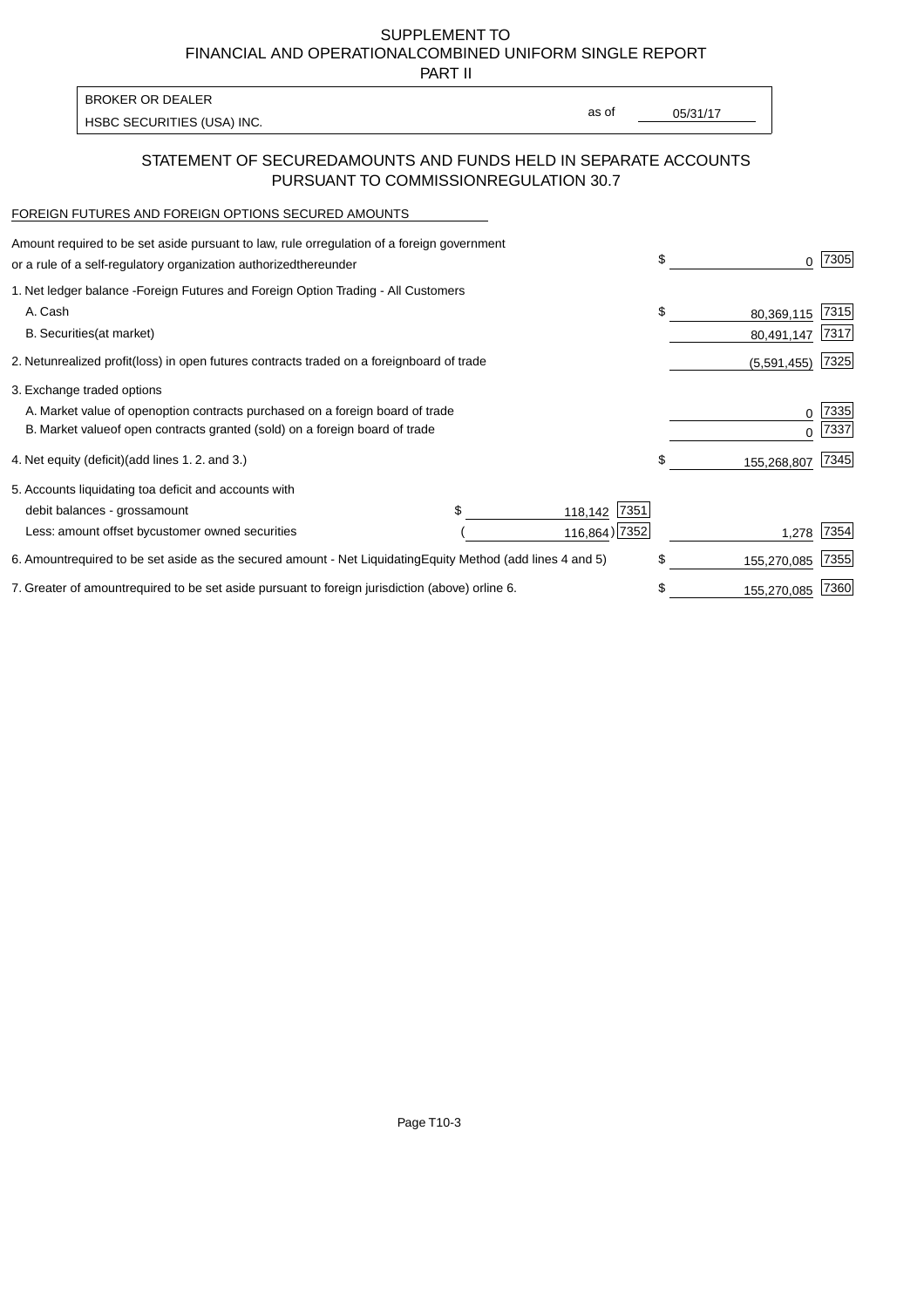PART II

| <b>BROKER OR DEALER</b>                                                                           |                       |             |                 |                    |
|---------------------------------------------------------------------------------------------------|-----------------------|-------------|-----------------|--------------------|
| HSBC SECURITIES (USA) INC.                                                                        | as of                 |             | 05/31/17        |                    |
|                                                                                                   |                       |             |                 |                    |
| STATEMENT OF SECURED AMOUNTS AND FUNDS HELD IN SEPARATE<br>PURSUANT TO COMMISSION REGULATION 30.7 |                       |             | <b>ACCOUNTS</b> |                    |
| FUNDS DEPOSITED IN SEPARATE REGULATION 30.7 ACCOUNTS                                              |                       |             |                 |                    |
| 1. Cash in banks                                                                                  |                       |             |                 |                    |
| A. Banks located in the United States                                                             | \$<br>63,977,944 7500 |             |                 |                    |
| B. Other banks qualified under Regulation 30.7                                                    |                       |             |                 |                    |
| 7510<br>Name(s):<br><b>HARRIS TRUST</b>                                                           |                       | $0$ 7520 \$ |                 | 63,977,944 7530    |
| 2. Securities                                                                                     |                       |             |                 |                    |
| A. In safekeeping with banks located in the United States                                         | \$<br>30,198,978 7540 |             |                 |                    |
| B. In safekeeping with other banks qualified under Regulation<br>30.7                             |                       |             |                 |                    |
| 7550<br>Name(s):<br><b>HARRIS TRUST</b>                                                           |                       | 0 7560      |                 | 30,198,978 7570    |
| 3. Equities with registered futures commission merchants                                          |                       |             |                 |                    |
| A. Cash                                                                                           | \$                    | $0$ 7580    |                 |                    |
| <b>B.</b> Securities                                                                              |                       | $0$ 7590    |                 |                    |
| C. Unrealized gain (loss) on open futures contracts                                               |                       | $0$ 7600    |                 |                    |
| D. Value of long option contracts                                                                 |                       | $0$ 7610    |                 |                    |
| E. Value of short option contracts                                                                |                       | $0)$ 7615   |                 | 0 7620             |
| 4. Amounts held by clearing organizations of foreign boards of<br>trade                           |                       |             |                 |                    |
| Name(s):<br>7630                                                                                  |                       |             |                 |                    |
| A. Cash                                                                                           | \$                    | 7640        |                 |                    |
| <b>B.</b> Securities                                                                              |                       | 7650        |                 |                    |
| C. Amount due to (from) clearing organizations - daily<br>variation                               |                       | 7660        |                 |                    |
| D. Value of long option contracts                                                                 |                       | 7670        |                 |                    |
| E. Value of short option contracts                                                                |                       | ) 7675      |                 | 7680               |
| 5. Amounts held by members of foreign boards of trade<br>Name(s):<br>7690                         |                       |             |                 |                    |
| A. Cash                                                                                           | \$<br>58,284,124 7700 |             |                 |                    |
| <b>B.</b> Securities                                                                              | 50,292,169 7710       |             |                 |                    |
| C. Unrealized gain (loss) on open futures contracts                                               | $(5,591,455)$ 7720    |             |                 |                    |
| D. Value of long option contracts                                                                 |                       | $0$  7730   |                 |                    |
| E. Value of short option contracts                                                                |                       | $0$ ) 7735  |                 | 102,984,838 7740   |
| 6. Amounts with other depositories designated by a foreign<br>board of trade<br>7750<br>Name(s):  |                       |             |                 | 0 7760             |
| 7. Segregated funds on hand (describe:                                                            |                       |             |                 | $0$ 7765           |
| 8. Total funds in separate section 30.7 accounts                                                  |                       |             | \$              | 197, 161, 760 7770 |
| 9. Excess (deficiency) set Aside Funds for Secured Amount (subtract Line 7 Secured                |                       |             |                 |                    |
| Statement page T10-3 from Line 8)                                                                 |                       |             | \$              | 41,891,675 7380    |
| 10. Management Target Amount for Excess funds in separate section 30.7 accounts                   |                       |             | \$              | 25,000,000 7780    |
| 11. Excess (deficiency) funds in separate 30.7 accounts over (under) Management Target            |                       |             | \$              | 16,891,675 7785    |
|                                                                                                   |                       |             |                 |                    |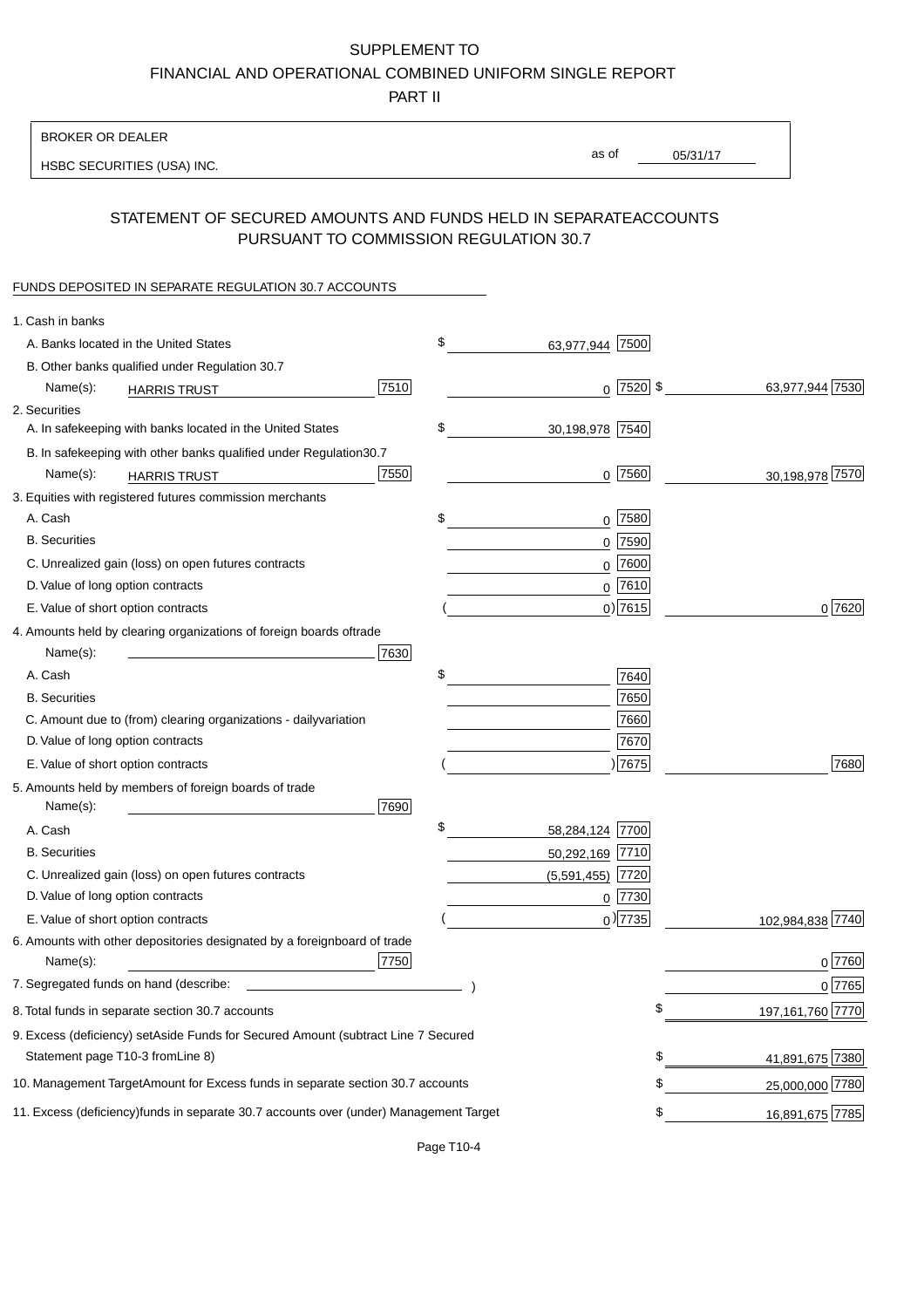PART II

HSBC SECURITIES (USA) INC. The state of the state of the state of the state of the state of the state of the state of the state of the state of the state of the state of the state of the state of the state of the state of BROKER OR DEALER

as of

### STATEMENT OF CLEARED SWAPS CUSTOMER SEGREGATION REQUIREMENTS AND FUNDS IN CLEARED SWAPS CUSTOMER ACCOUNTS UNDER 4D(F) OF THE CEA

| <b>Cleared Swaps Customer Requirements</b>                                                                  |    |                     |
|-------------------------------------------------------------------------------------------------------------|----|---------------------|
| 1. Net ledger balance                                                                                       |    |                     |
| A. Cash                                                                                                     | \$ | 8500<br>305,615,561 |
| B. Securities (at market)                                                                                   |    | 773,239,067 8510    |
| 2. Net unrealized profit (loss) in open cleared swaps                                                       |    | 102,122,670 8520    |
| 3. Cleared swaps options                                                                                    |    |                     |
| A. Market value of open cleared swaps option contracts purchased                                            |    | 0   8530            |
| B. Market value of open cleared swaps option contracts granted (sold)                                       |    | $0)$ 8540           |
| 4. Net equity (deficit) (add lines 1, 2, and 3)                                                             | \$ | 1,180,977,298 8550  |
| 5. Accounts liquidating to a deficit and accounts with                                                      |    |                     |
| 11,116,993 8560<br>debit balances - gross<br>\$<br>amount                                                   |    |                     |
| 11,017,160) 8570<br>Less: amount offset by customer owned securities                                        |    | 99,833 8580         |
| 6. Amount required to be segregated for cleared swaps customers (add lines 4 and 5)                         | \$ | 1,181,077,131 8590  |
| Funds in Cleared Swaps Customer Segregated Accounts                                                         |    |                     |
| 7. Deposited in cleared swaps customer segregated accounts at banks                                         |    |                     |
| A. Cash                                                                                                     | \$ | 17,888,870 8600     |
| B. Securities representing investments of cleared swaps customers' funds (at market)                        |    | $0^{8610}$          |
| C. Securities held for particular cleared swaps customers in lieu of cash (at market)                       |    | 8,037,318 8620      |
| 8. Margins on deposit with derivatives clearing organizations in cleared swaps customer segregated accounts |    |                     |
| A. Cash                                                                                                     |    | 562,688,923 8630    |
| representing investments of cleared swaps customers' funds (at market)<br><b>B.</b> Securities              |    | 8640<br>0           |
| C. Securities held for particular cleared swaps customers in lieu of cash (at market)                       |    | 765,201,749 8650    |
| 9. Net settlement from (to) derivatives clearing organizations                                              |    | $(37,607,166)$ 8660 |
| 10. Cleared swaps options                                                                                   |    |                     |
| A. Value of open cleared swaps long option contracts                                                        |    | $0^{8670}$          |
| B. Value of open cleared swaps short option contracts                                                       |    | $0$ ) 8680          |
| 11. Net equities with other FCMs                                                                            |    |                     |
| A. Net liquidating equity                                                                                   |    | $0^{8690}$          |
| B. Securities representing investments of cleared swaps customers' funds (at market)                        |    | $0^{8700}$          |
| C. Securities held for particular cleared swaps customers in lieu of cash (at market)                       |    | 0 8710              |
| 12. Cleared swaps customer funds on hand (describe:                                                         |    | $0 \;  8715 $       |
| 13. Total amount in cleared swaps customer segregation (add lines 7 through 12)                             | S  | 1,316,209,694 8720  |
| 14. Excess (deficiency) funds in cleared swaps customer segregation (subtract line 6 from line 13)          |    | 135, 132, 563 8730  |
| 15. Management Target Amount for Excess funds in cleared swaps segregated accounts                          | \$ | 120,000,000 8760    |
| 16. Excess<br>(deficiency) funds in cleared swaps customer segregated accounts over                         |    |                     |
| <b>Management Target Excess</b><br>(under)                                                                  | \$ | 15,132,563 8770     |